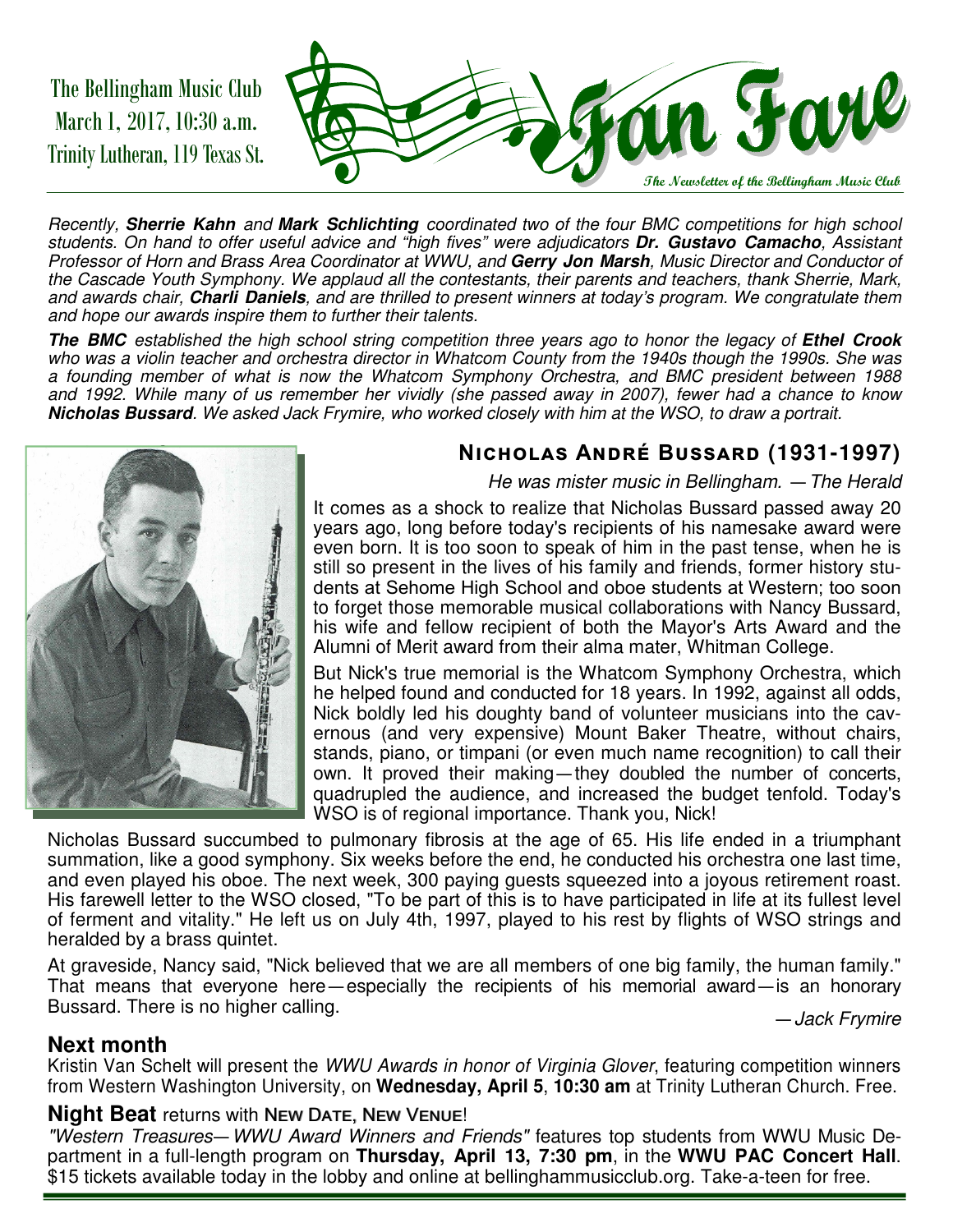# Board Notes

**BMC welcomes** new member Alla Rogers.

It's always a good time to join! See membership chair Will Ellender in the lobby for details.

**Current members**, see Will for a membership update - and a handbook, if you don't have one already!

**BMC thanks** Karen Berry, Roger Clark, John Stephens and Elaine Walsh for their recent donations. Both donations and dues go a long way in supporting music in the community!

**Amy S. Campbell** passed away after a short illness at the age of 98. She loved her life at the Chateau Independent Living Apartments, and she loved BMC concerts. She attended her last program in November 2016.

# Enter the draw to win complimentary tickets!

Barkley Regal Cinemas will show a live transmission of the Metropolitan Opera's production of **La Traviata (Verdi)** on **Saturday, March 11 at 9:55 am.** Sonya Yoncheva sings one of opera's most beloved heroines, the tragic courtesan Violetta, opposite Michael Fabiano as her lover, Alfredo, and Thomas Hampson as his father, Germont. Tickets are \$25.20/adults; \$23.10/seniors; \$18.96/children. Find out more on www.metopera.org.

**The Bellingham Chamber Chorale** performs Gretchaninoff's "Passion Week," Op. 58, a masterpiece in the Russian Orthodox literature, on **Saturday, March 11, at 7:30 pm** at St. Paul's Episcopal Church, 2117 Walnut St., Bellingham. Tickets \$20/\$15/\$5 available at Village Books, the Food Co-Op and online at www.brownpapertickets.com.

**The Whatcom Chorale** presents "Spectrum" on **Sunday, March 12, at 7:30 pm** at St. Paul's Episcopal Church, 2117 Walnut St., Bellingham. Organist Wade Dingman joins the chorale to perform Louis Vierne's Messe Solenelle and additional works from the French tradition. Tickets are \$20/\$15/\$5, on sale at Village Books, Food Co-Op locations, Everybody's Store and online at www.brownpapertickets.com.

# **Upcoming events**

**Trio Nova Mundi** presents "Femmes Notables," a concert devoted to music by women in honor of Women's History Month, on **Sunday, March 5, 3 pm** at First Congregational Church, 2401 Cornwall Ave., Bellingham. Tickets at the door: \$15; \$5 (students). Works by Mel Bonis, Elisenda Fabregas, Gwyneth Walker and Fanny Mendelssohn. The trio, on a Northwest tour of 10 cities, features pianist Becky Billock, violinist Maureen Conlon Gutierrez and cellist Elisa Kohanski. More information on www.trionovamundi.com.

The Bellingham Festival of Music and the Whatcom Symphony Orchestra presents the **Viano String Quartet**, from the Colburn Conservatory in Los Angeles, on **March 17 at 7:30 pm at Bellingham High School**. As part of the sixth annual Play It Forward Chamber Residency, the quartet will spend a week playing in classrooms throughout the county, culminating in this public performance. Free for students; \$15 suggested donation for adults at the door.

Heard last summer during the Bellingham Festival of Music, **pianist Ilya Yakushev** (shown at right) performs works by Haydn, Tchaikovsky, Gershwin and Mussorgsky on **Sunday, March 19, 3 pm** at the WWU PAC. Tickets are \$45 for general admission and \$12 for students, available at bellinghamfestival.org/tickets or at the WWU Box Office. Call 360-650-6146. Yakushev will also conduct an master class with local students on Saturday, March 18, 2 pm at First Congregational Church, 2401 Cornwall Ave. Free and open to the public. Details on bellinghamfestival.org.

**Whatcom Symphony Orchestra** presents an All-American Celebration, featuring **pianist Christopher Guzman**, on **Sunday, March 26, 3 pm** at Mount Baker Theatre, in Bellingham. Program will include The Unanswered Question by Ives, Appalachian Spring Suite by Copland, Rhapsody in Blue by Gershwin; and Three Dance Episodes from On the Town by Bernstein. Tickets are \$39, \$34 or \$27. Call 360-734-6080.

**About the BMC: The Bellingham Music Club is a non-profit which has supported music in the community and enhanced cultural life in the Northwest since 1916. For more information about the BMC, pick up a brochure, talk to someone wearing a BMC nametag, visit our website or call (360) 306-8580.** 

Contributions or corrections? Contact the Newsletter Editor: Richard Howland at yksun@aol.com

## **bellinghammusicclub.org**







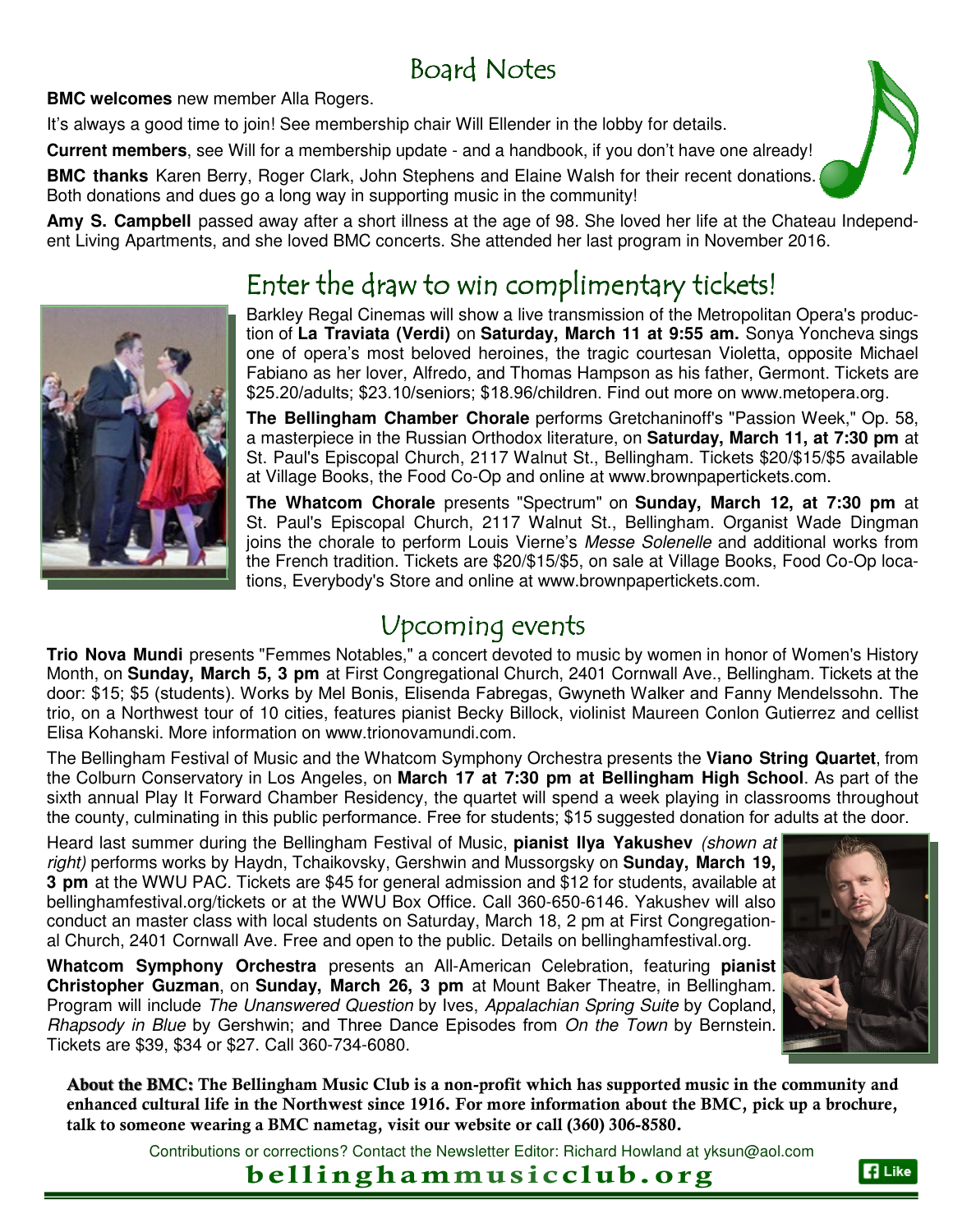

Sherrie Kahn presents the winners of the BMC High School Instrumental Competition in honor of Nicholas Bussard

Mark Schlichting presents the winners of the BMC High School String Competition in honor of Ethel Crook



Suite Modale for flute and piano **Example 2018** Ernest Bloch 4. Adagio. Allegro deciso (1880-1959)

**Laura Cornwell, flute**  Amelia Nye, piano

Divertimento in D major **Franz Joseph Haydn** 

**Joyce Kim, viola**  Betsy Stuen-Walker, piano

Regrets and Resolutions **Gary Shocker** Gary Shocker

**Grace Kim, flute**  Amelia Nye, piano

Cello Concerto No. 1 in A minor, Op. 33 Camille Saint-Saëns 1. Allegro non troppo (1835-1921)

> **Jacob Lann, cello**  Nancy Heyer, piano

**Zachary Murdzia, oboe**  Lisa Nakahara, piano

Oboe Concerto in G minor Georg Friedrich Handel

1. Grave 2. Allegro (1685-1759)

Concerto in G major **Franz Joseph Haydn** 

 **Yoshimi Lin, violin**  Shu-hsin Ko, piano

Bassoon Concerto in B-flat, K. 191 Metal and Amadeus Mozart Engineering Wolfgang Amadeus Mozart 1. Allegro (1756-1791)

**Chris Hayner, bassoon**  Terhi Miikki-Broersma, piano

Partita No. 3 for Solo Violin in E Major Johann Sebastian Bach 1. Prelude (1685-1750)

**Mary From, violin** 

March 1, 2017 Bellingham Music Club

3. Allegro (1732-1809)

(b. 1959)

1. Allegro moderato (1732-1809)